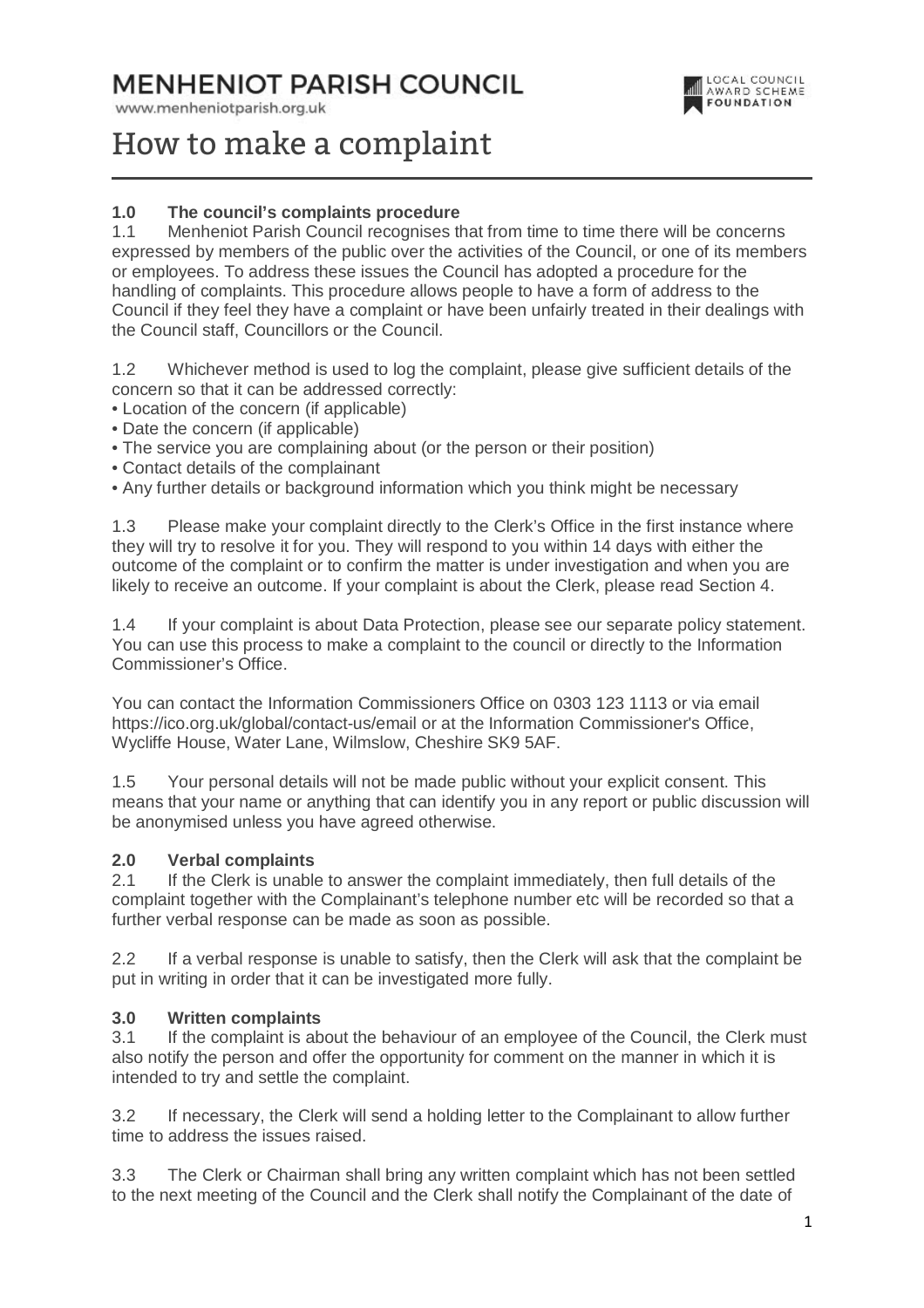that meeting. The Complainant will be offered the opportunity to explain the nature of the complaint to the meeting.

3.4 The Clerk shall consult with the Chairman/Vice Chairman to consider whether the written complaint warrants discussion at a Council meeting in the absence of the press and public, with the decision on the complaint being announced at the Council meeting in public.

3.5 The Clerk will communicate in writing the decision that has been made by the Council and the nature of any action taken by the Council.

3.6 Code of Conduct (see below for the procedure for complainants). Where a councillor is subject to a complaint alleging breach of the Code, the details of the complaint and exchanges of information between all parties have to be treated as confidential. Divulging information during any investigation could compromise the parties or the fairness of the process. For this reason, information concerning any Code of Conduct complaint may not be shared with other councillors until any assessment has been completed or the person conducting the assessment has agreed that details may be made public.

#### **4.0 Complaints against an officer of the council**

4.1 Any complaint against an officer must be submitted in writing.

4.2 If the complaint is against the actions of the Clerk, it should be submitted in writing to the Chairman. You can get their contact details from the council's website.

4.3 If the complaint is made against the actions of an employee, it will be considered as an employment issue and the Clerk will present the complaint to the Council for consideration at a meeting held in the absence of the press and public.

4.4 If the complaint is made against the actions of the Clerk, it will be considered as an employment issue and the Chairman will present the complaint to the Council for consideration at a meeting held in the absence of the press and public.

4.5 The Complainant may be invited to attend part of the meeting to explain the nature of their complaint, in the absence of the press and public.

4.6 Persons mentioned in the complaint will have the opportunity to explain the nature of their actions to the meeting, in the absence of the press and public.

4.7 The result of any Council consideration of a complaint will be announced at a Council meeting in public.

#### **5.0 Complaints against a member of the council**

5.1 The Parish Councillors sign up to a Code of Conduct on taking office. The Council is unable to investigate complaints against any of its members. If you wish to submit a complaint for breach of this code you should do so by contacting the Monitoring Officer at Cornwall Council:

Monitoring Officer Cornwall Council New County Hall Treyew Road **TRURO Cornwall** TR1 3AY

Further information can be accessed from the Cornwall Council website: www.cornwall.gov.uk